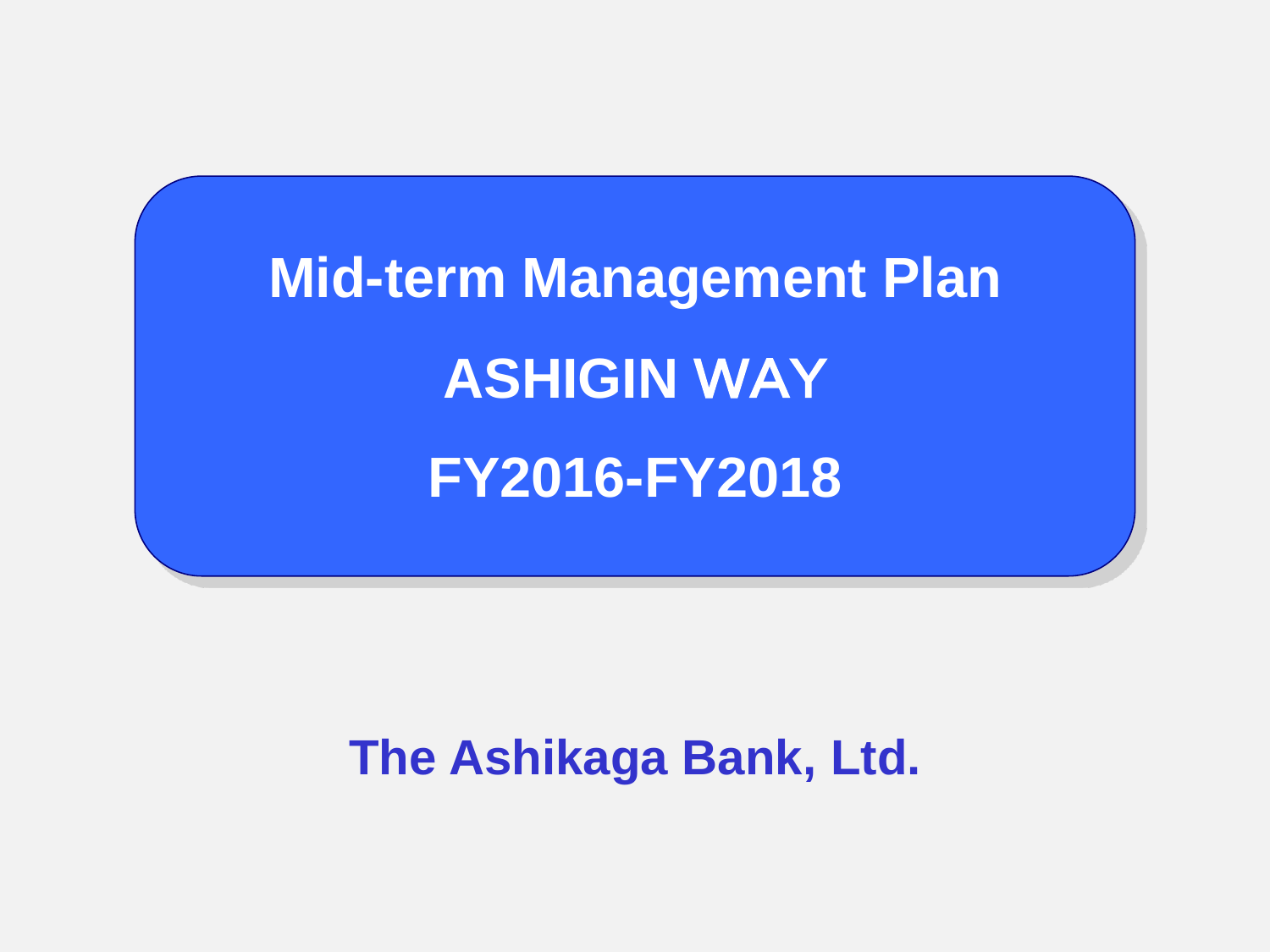# *Contents*

- 1.Outline
	- $1-1$  Long-term Vision/ Mid-term Management Targets
	- $1-2$  Key Performance Indicators (KPIs)
	- $1-3$  Basic Concepts
	- 1-4 Basic Strategies
- 2.Area Strategy
- 3.Individual Customer Strategy
	- $3-1$  Initiative based on "Relationshipbased" Approach
	- 3-2 Initiative based on "Function-based" Approach
	- $3-3$  Important Indicators
- 4.Corporate Customer Strategy
	- 4-1 Enhancement of Business Nature Evaluation Method
	- 4-2 Corporate Customer Strategy
- 5. Regional Economic Revitalization Strategy
- 6. Securities Strategy
- 7.Strategy to Enhance Management **Functions** 
	- $7-1$  Strategy to Enhance Management Functions
	- 7-2 Human Resource Development
	- $7-3$  Improvement of Productivity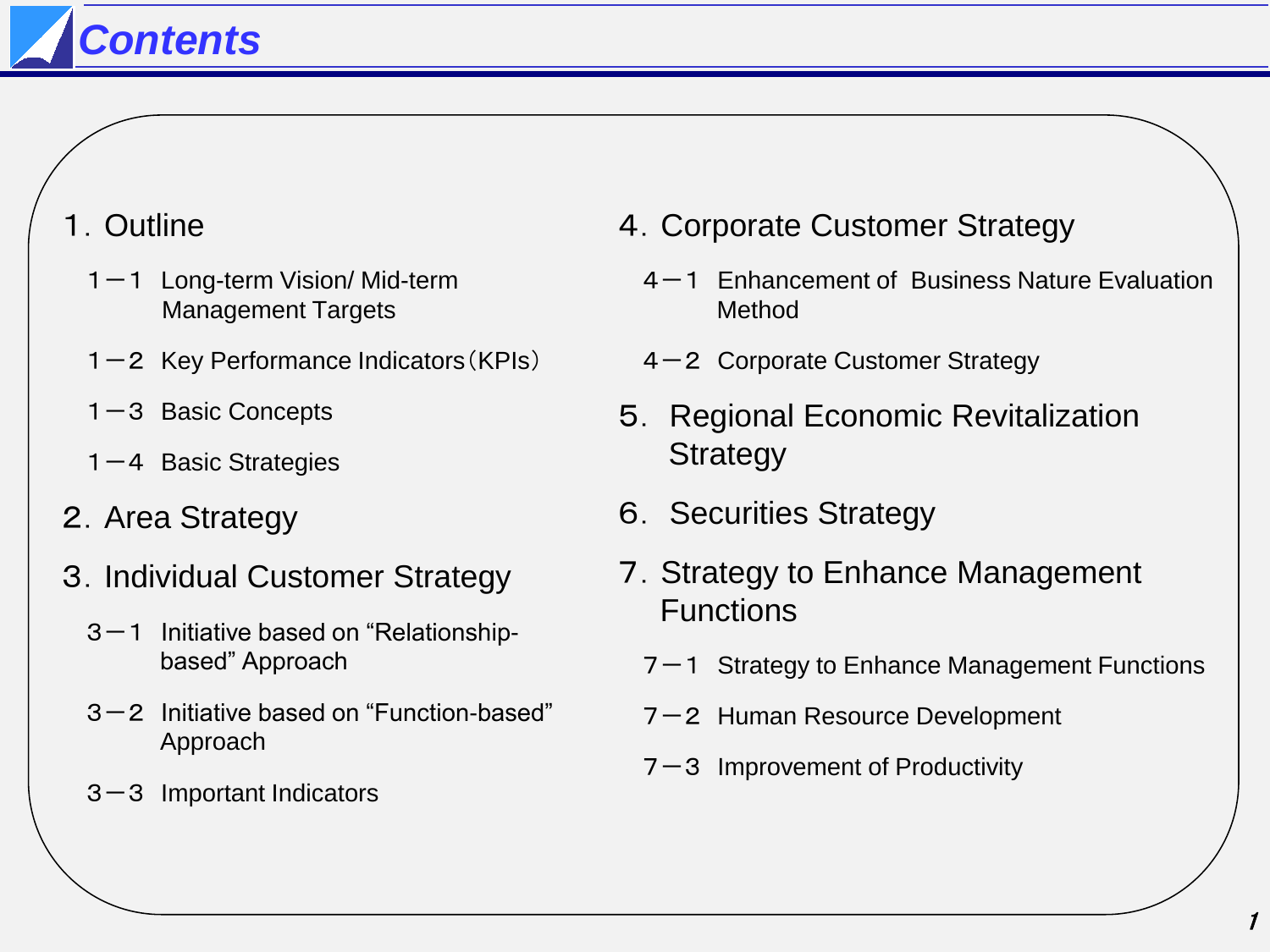# 1-1 *Long-term Vision/ Mid-term Management Targets*



- $\triangleright$  The bank that grows in harmony with our region
- $\triangleright$  Enhance our core strengths for that purpose

#### **Our mission is contribution to the growth of our region**

Become the bank that grows in harmony with our region, in compliance with our corporate philosophies :"In harmony with our region" and "To contribute to the creation of affluence".

#### **Enhance our core strength for the growth of our region**

A stable and sustainable profit base is required in order to continue to provide services required by our region and to contribute to the growth of our region for many years

Mid term management target

Contribute to the regional revitalization through "Enhancement of our core strengths" and "Realization of the integration synergy"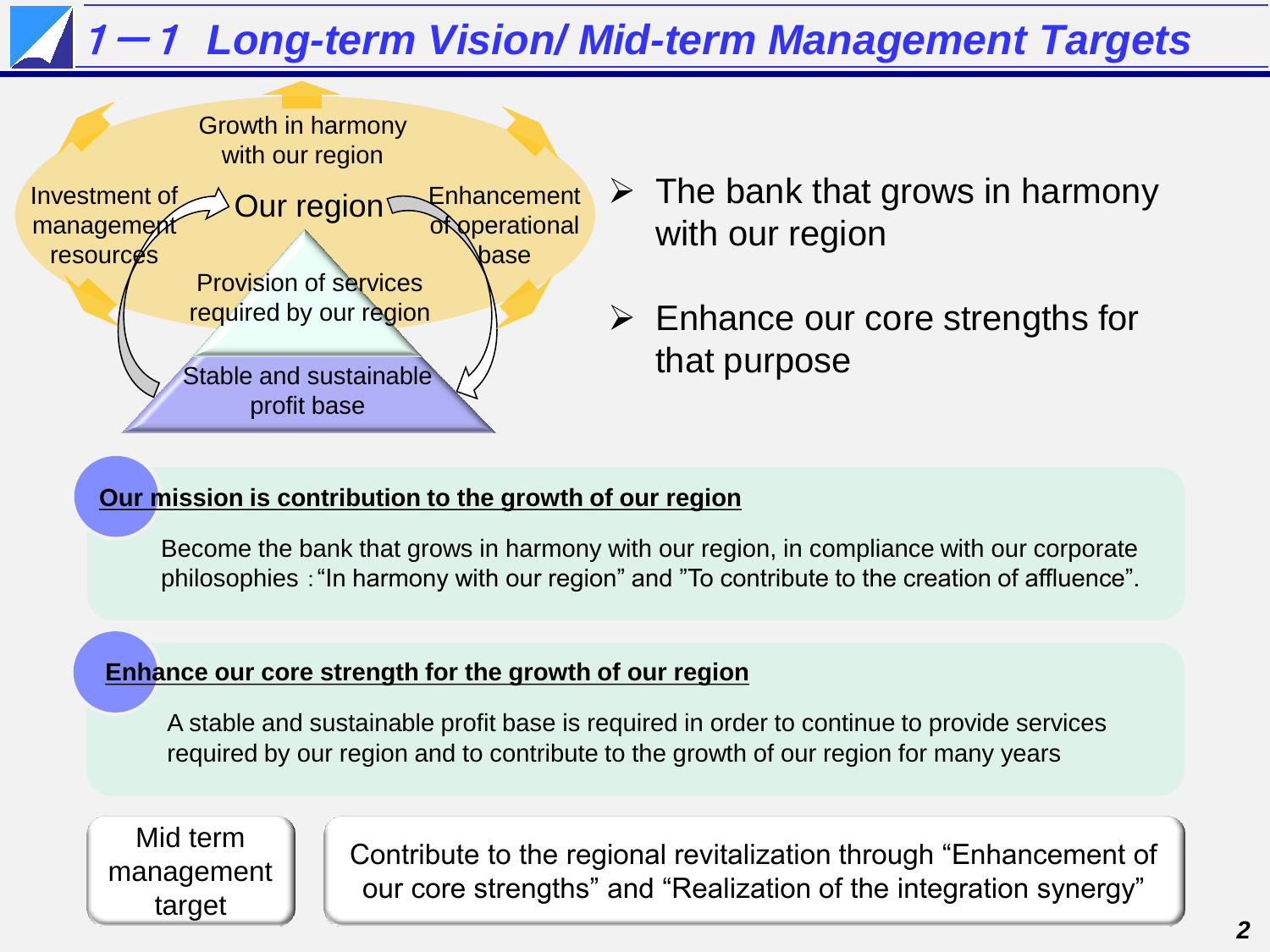# 1-2 *Key Performance Indicators*(*KPIs*)



※Excluding Tokyo branch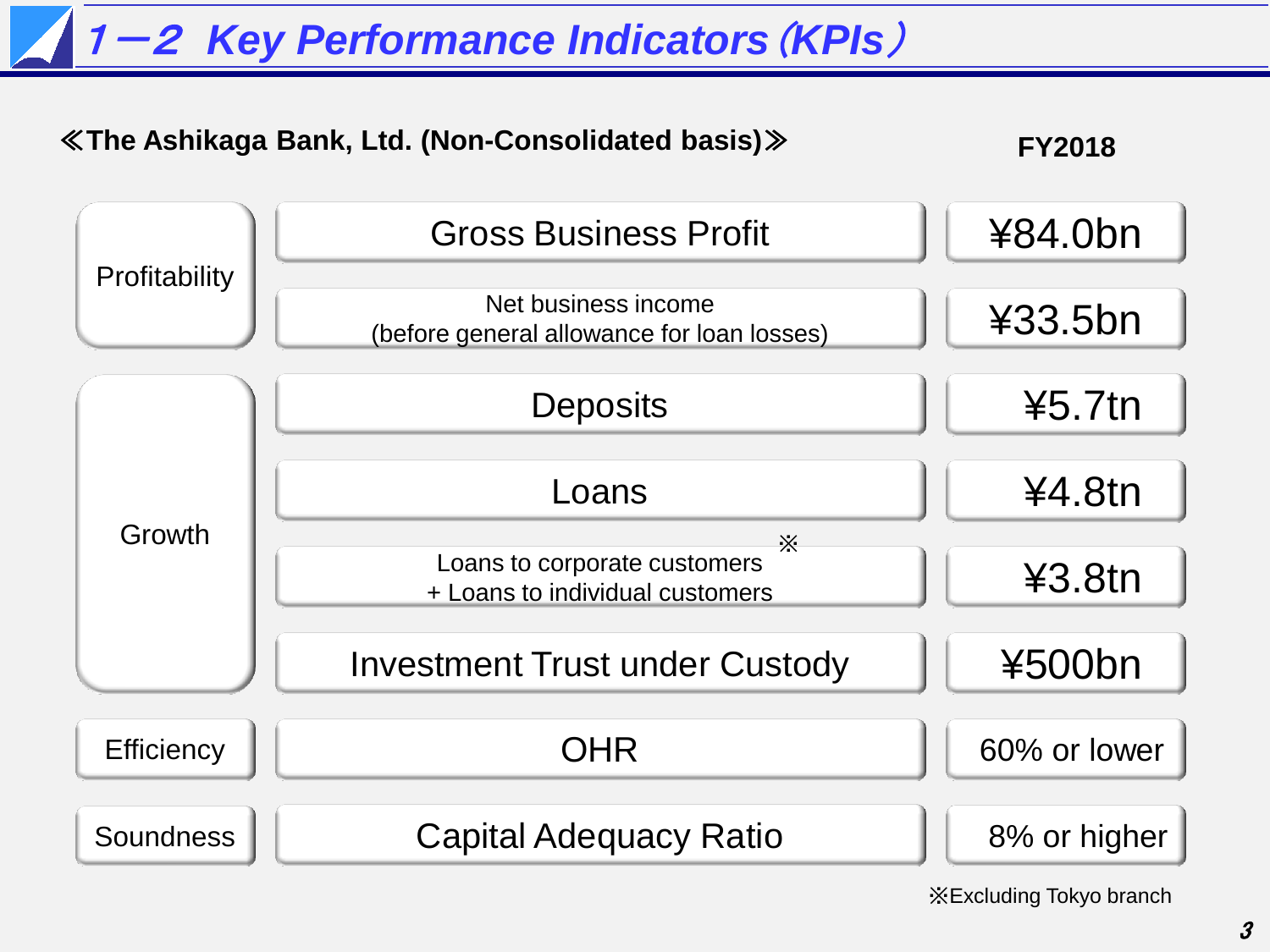# 1-3 *Basic Concepts*

#### **Contribution to the regional economic growth**

- ・Proactively promote regional revitalization in order to overcome the regional economic contraction due to population decline
- ・Contribute to the regional economic revitalization by supporting local businesses' growth through business nature evaluation

### **Business scopes identifying the changes in the business environment**

- ・Expand service and product lineup and enhance provision of them, considering increase of population ages 65+
- ・Through consulting based on business nature evaluation, proactively solve our customers' business challenges caused by regional economic contraction , etc.
- ・Explore the possibilities of new business portfolios including practical use of Fin Tech, considering progress of ICT and financial deregulation

### **"Relationship-based approach" and "Function-based approach"**

#### $"Relationship-based approach" = Consulting and business nature evaluation"$

#### "Function-based approach"  $=$  Improvement of familiarity and convenience

- ・Provide more extensive services and products, including consulting services based on business nature evaluation, while the profitability of loans is lowering
- ・Help individual customers invest their assets through customer-oriented consulting
- ・Provide services with more familiarity and convenience by strengthening our planning capability. Focus especially on unsecured loans for which there are strong customer needs

#### **Enhancement of Management Functions for the both approaches**

- ・Cultivate consulting related staff for the sales promotion based on "Relationship-based approach"
- ・Improve productivity of administrative staff and sales promotion staff in order to carve out time for customer relations

#### **Effective relocation of management resources**

・Relocate limited management resources into areas expected to grow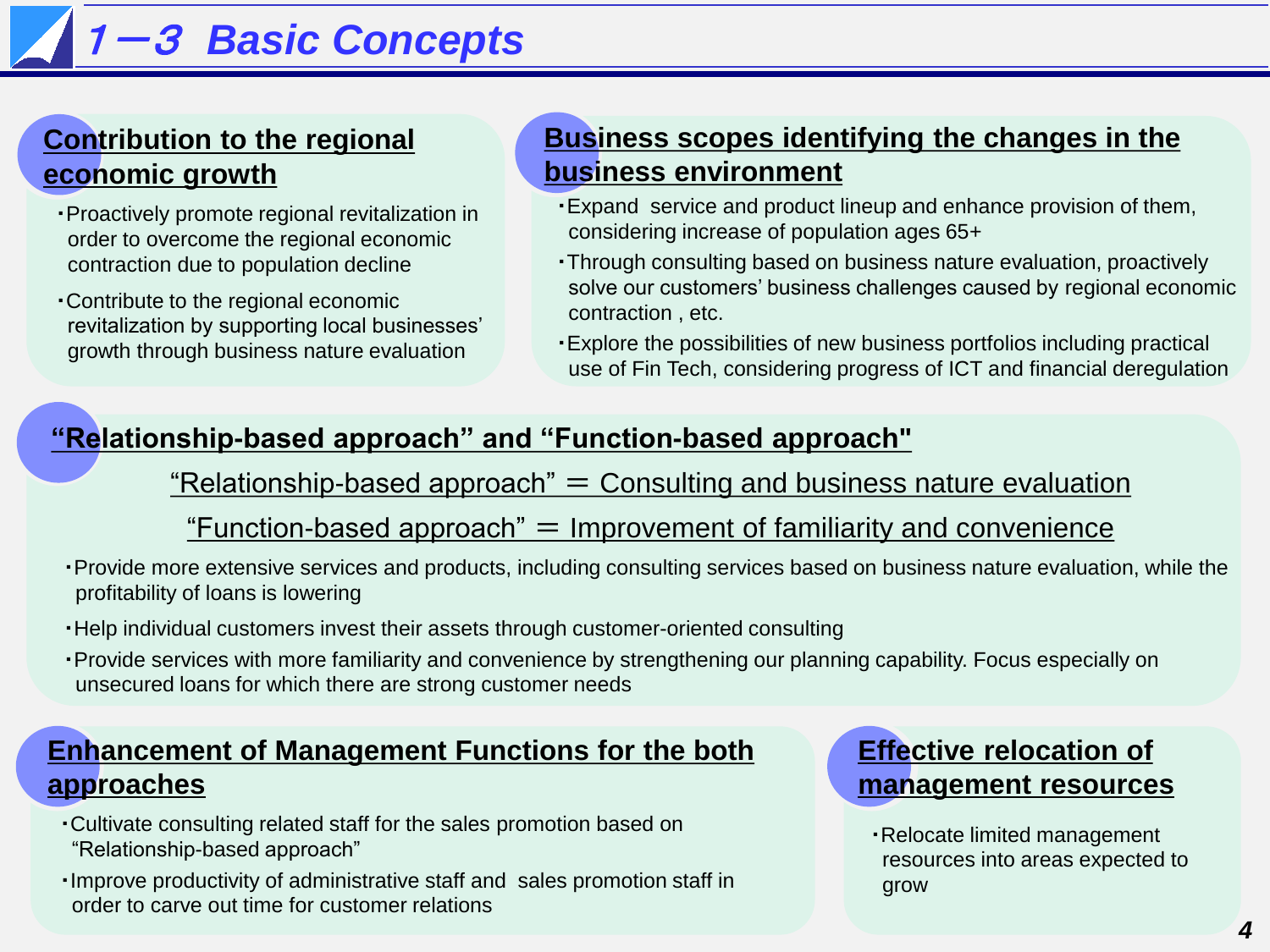# 1-4 *Basic Strategies*

### **Individual customer strategy**

- ≪Relationship≫ ➢Enhancement of sales promotion of asset under custody primarily to middle class and wealthy senior generation
	- ➢Establishment of asset succession business

≪Function≫ ➢Expansion of customer base through improvement of familiarity and convenience

### **Corporate customer strategy**

≪Relationship≫ ➢Business support through business nature evaluation

- ➢Enhancement of fee business based on consulting
- 
- ≪Function≫ ➢Efficient small loan promotion

### **Area Strategy**

Relocation of sales promotion staff based on market analysis

### **Securities strategy**

➢Expansion of securities portfolio by taking appropriate levels of risk

### **Regional economic revitalization strategy**

- $\triangleright$  Support for startups and second startups to increase number of establishments and employees in the region
- ➢Enhancement of customers' corporate value through consulting services based on business nature evaluation
- ➢"Regional Revitalization" in corporation with local governments
- ➢Support for development of social infrastructure

### **Strategy to strengthen management functions**

- ➢Human resource development ➢Improvement of productivity
- ➢Improvement of function of channels and outlets ➢Enhancement of marketing functions
- ➢Advancement of profit management ➢Sophistication of credit management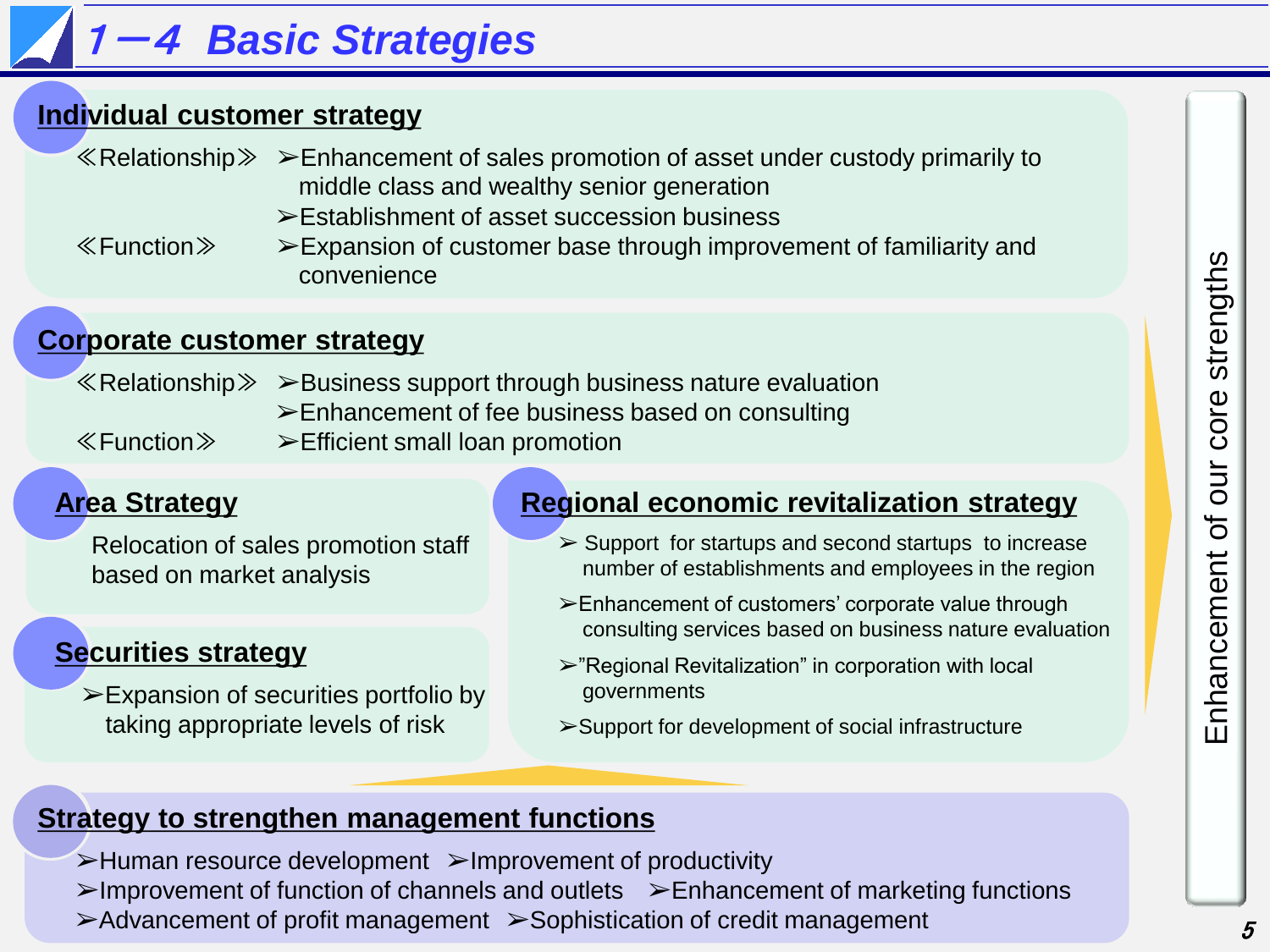# <sup>2</sup>*Area Strategy*

 $\triangleright$  Strengthen the focused business areas through relocation of sales promotion staff based on market analysis

#### ≪**Personnel relocation strategy for each sector**≫ ≪**Branch network**≫



### **Asset under custody**

Increase number of personnel as the market is expected to grow

#### **Housing loans , etc.**

Increase number of personnel in areas expected to grow Improve labor efficiency in the other areas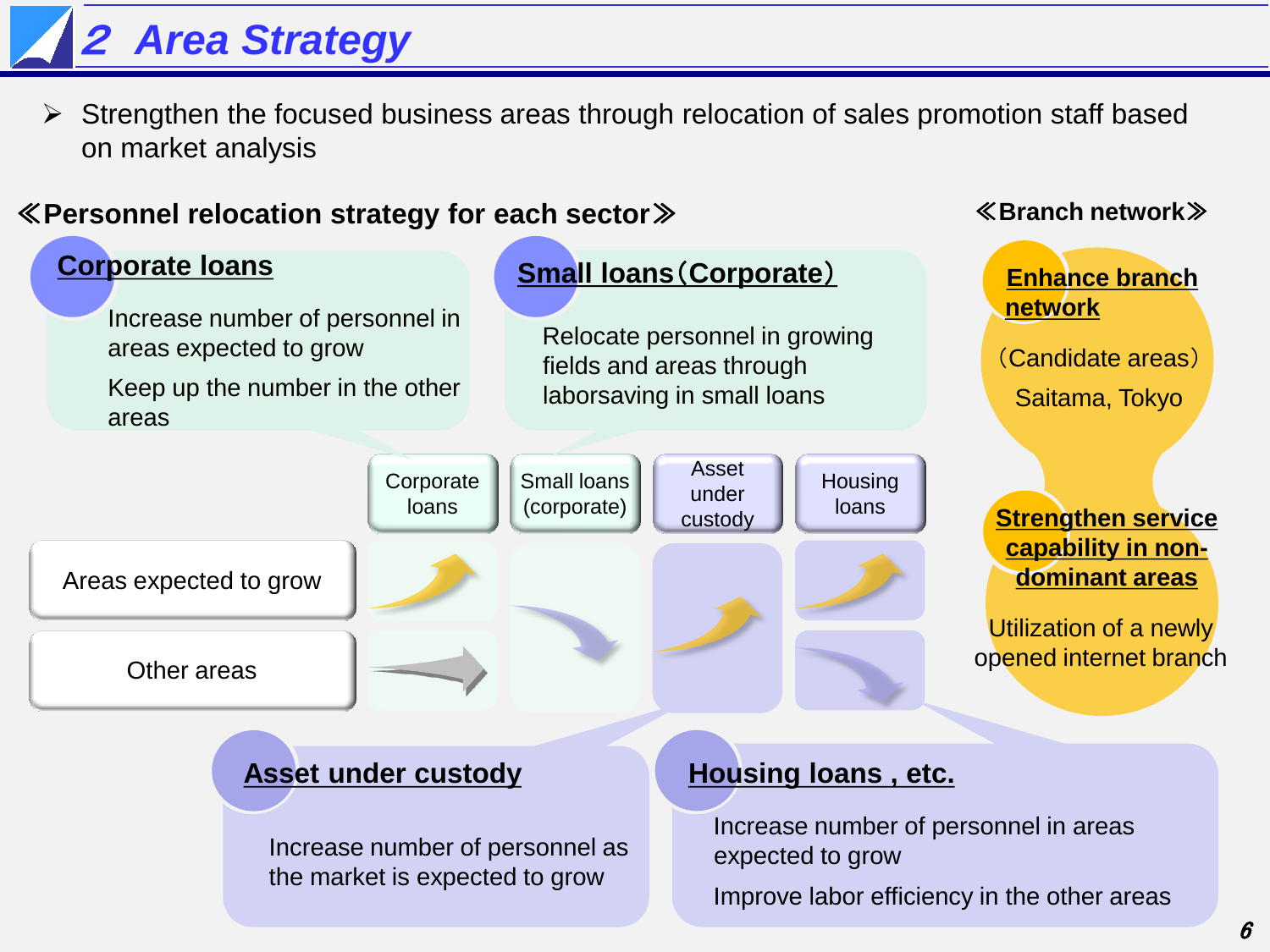

Vicinity to growth areas

Vicinity to growth

 $\overline{\sigma}$ 

Increase

Saitama area

➢Cooperate with a group securities company

#### **Strengthen inheritance related business**

#### **Develop asset-under-custody business into Saitama area**

➢Approach to wealthy individuals such as corporate owners and apartment owners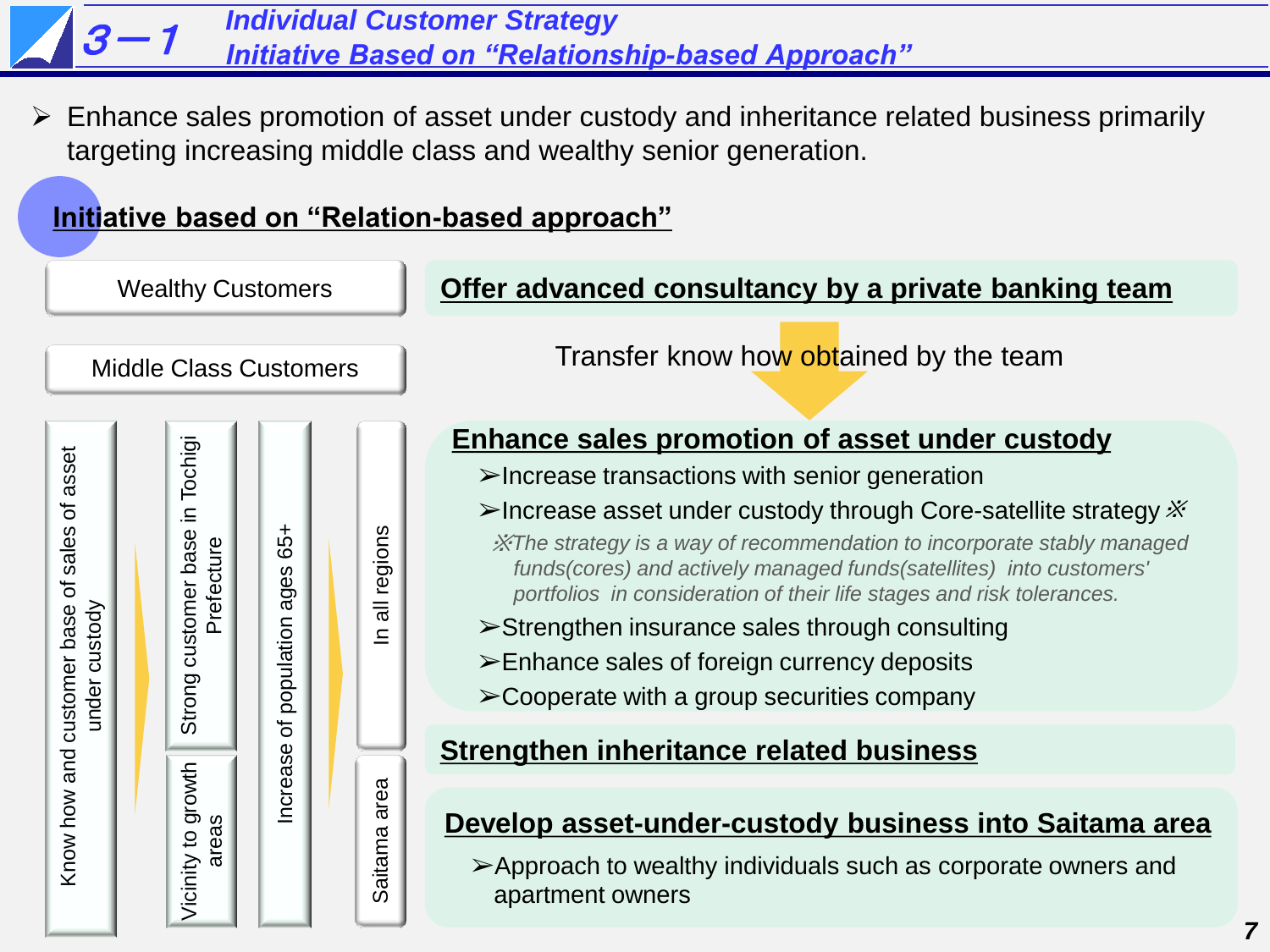#### $13 - 2$ *Individual Customer Strategy Initiative Based on "Function-based Approach"*

- Increase the number of customers and amount of transactions, by seeking to improve familiarity and convenience for customers.
- $\triangleright$  Focus on unsecured loans for which there are strong customers' needs.

#### **Initiative based on "Function-based approach"**



### **Enhancement of "Function-based approach"**

- $\triangleright$  Seek to improve the usability
	- ・Product revision ・Enhance non face-to-face sales
- $\triangleright$  Meet diversifying customers' needs by expansion of the product lineup
- $\triangleright$  Reduce contract documents and visit frequency required.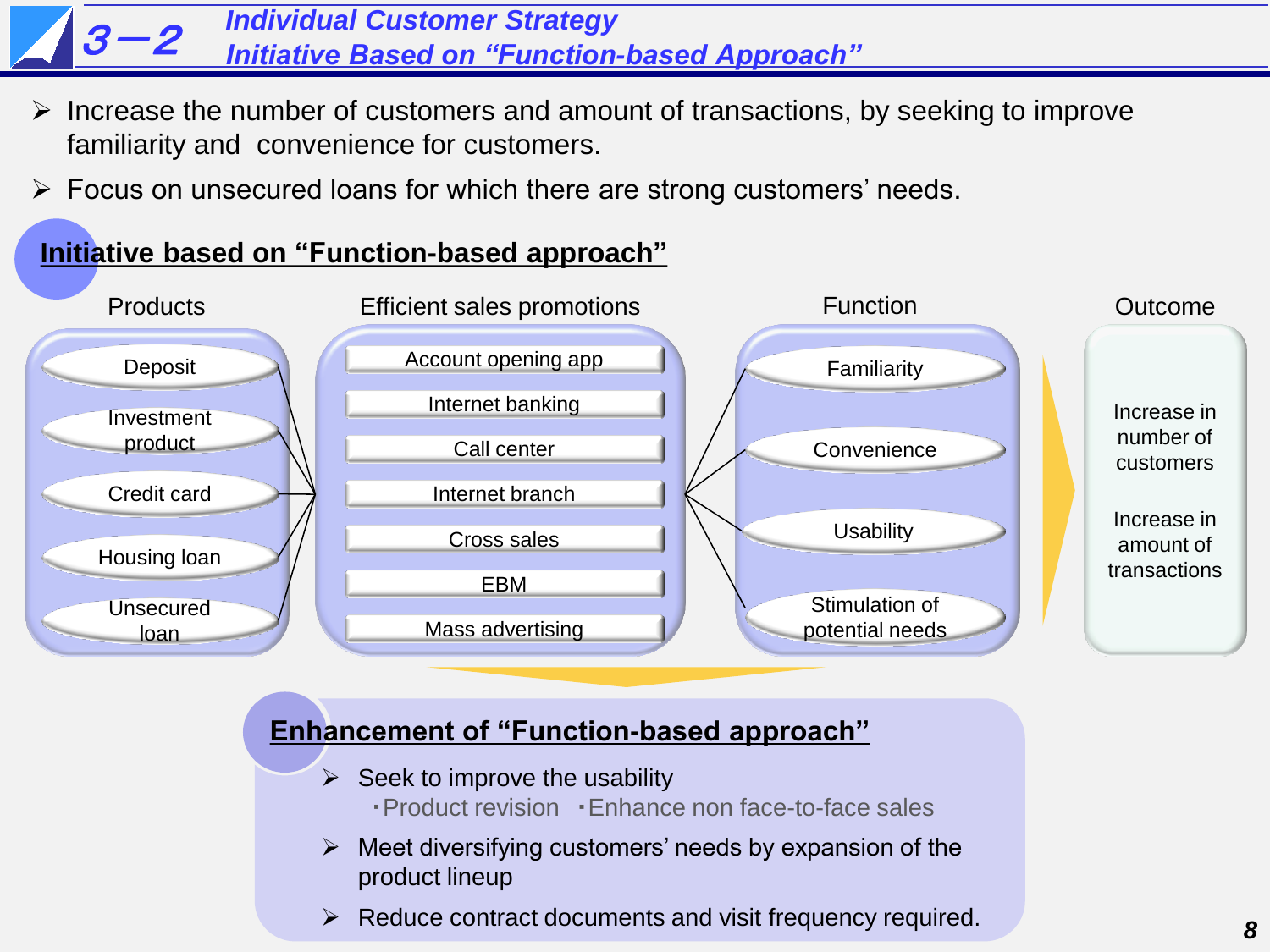#### $13 - 3$ *Individual Customer Strategy Important Indicators*

 Important indicators concerning "Relationship-based approach" and "Function-based approach" are shown below.

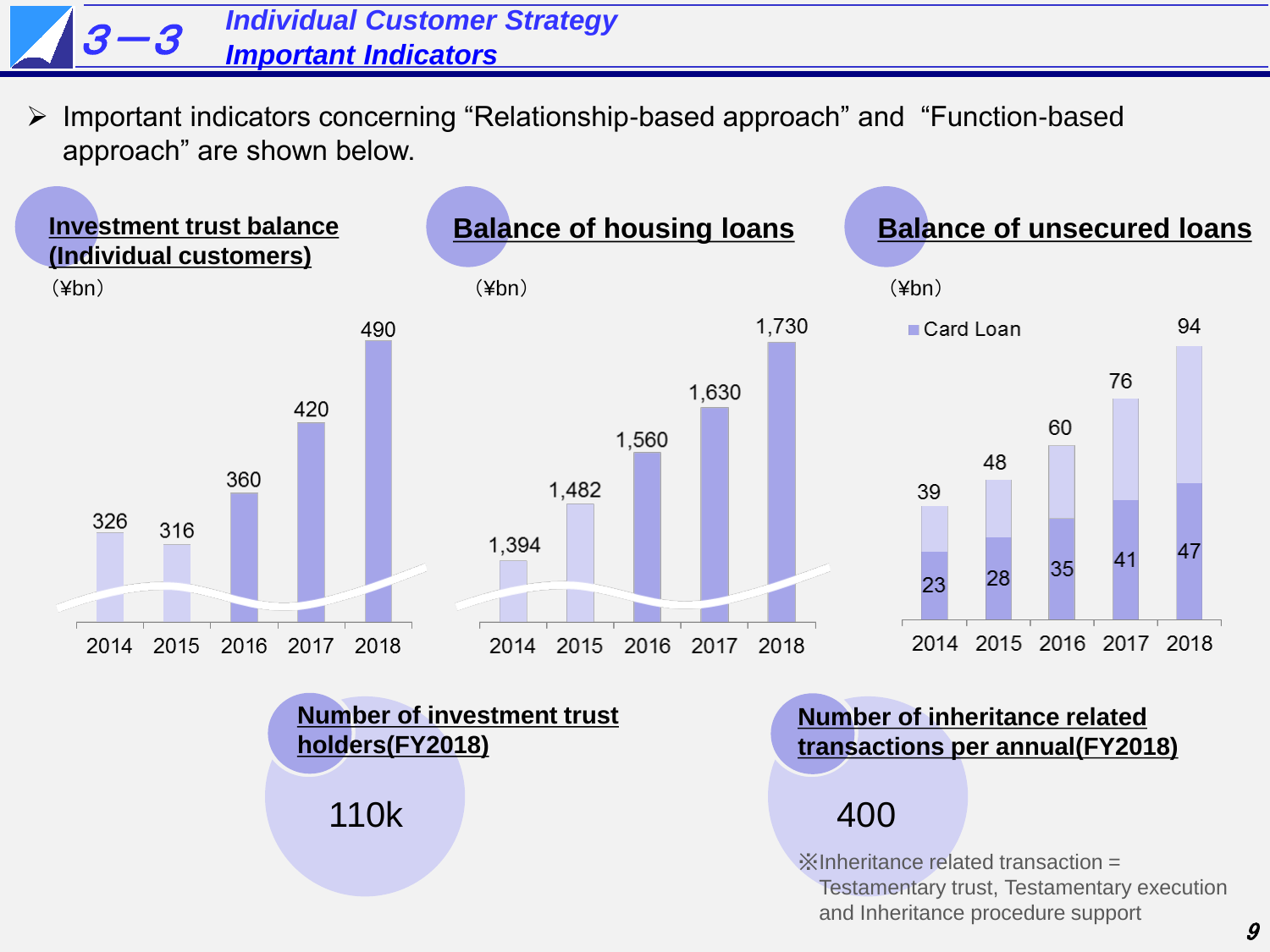# **Enhancement of Business Nature Evaluation Method**

 $\triangleright$  Realize local businesses' growth by supporting their business and management improvement based on adequate evaluation of their business and growth potentioal.

### **Business Nature Evaluation Process**



#### **Enhancement of business nature evaluation method**

- $\triangleright$  Active communication with customers
- $\triangleright$  Establish systems and mechanisms to visualize and storage clients' qualitative information
- $\triangleright$  Enhance the functions of the headquarters (Capabilities in data analysis, solution proposal and problem solving)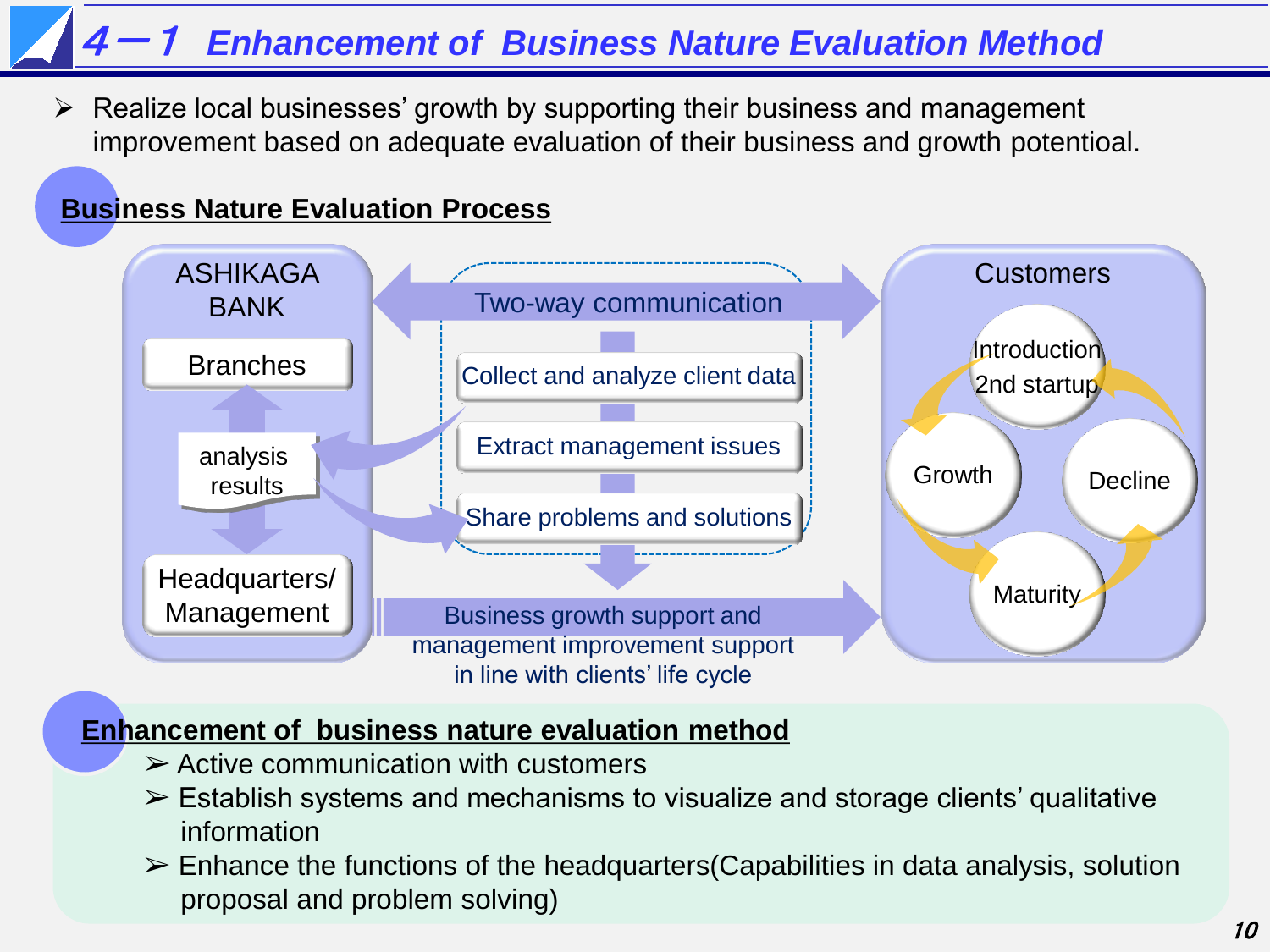# 4-2 *Corporate Customer Strategy*

Enhance productivity by focusing on consulting based on business nature evaluation.

Important indicators (FY2018)

➢Loans to corporate customers ¥1,660bn ➢Corporate customer related fees ¥2bn or more ※

※Excluding Tokyo branch

## **Relationship-based approach**

### ➢**Support business growth of core customers**

・Enhance business nature evaluation method

### ➢**Enhance business succession planning and M&A support**

・Capture inheritance-related needs

### ➢**Enhance relationship with middle risk customers**

・Business support through improvement of customers' financial conditions and corporate revitalization advisory

### ➢**Cultivate growth industries**

・Medical treatment and nursing, Healthcare, Aerospace , etc.

### ➢**Expand fee business**

・Expand scope of business matching

#### ➢ **Enhance leasing business**

・Cooperate with a group leasing company

Shift of personnel

### **Function-based approach**

➢**Launch small loan products** ➢**Improve efficiency of sales promotion**

#### ➢**Overseas business expansion support**

・Full use od group overseas bases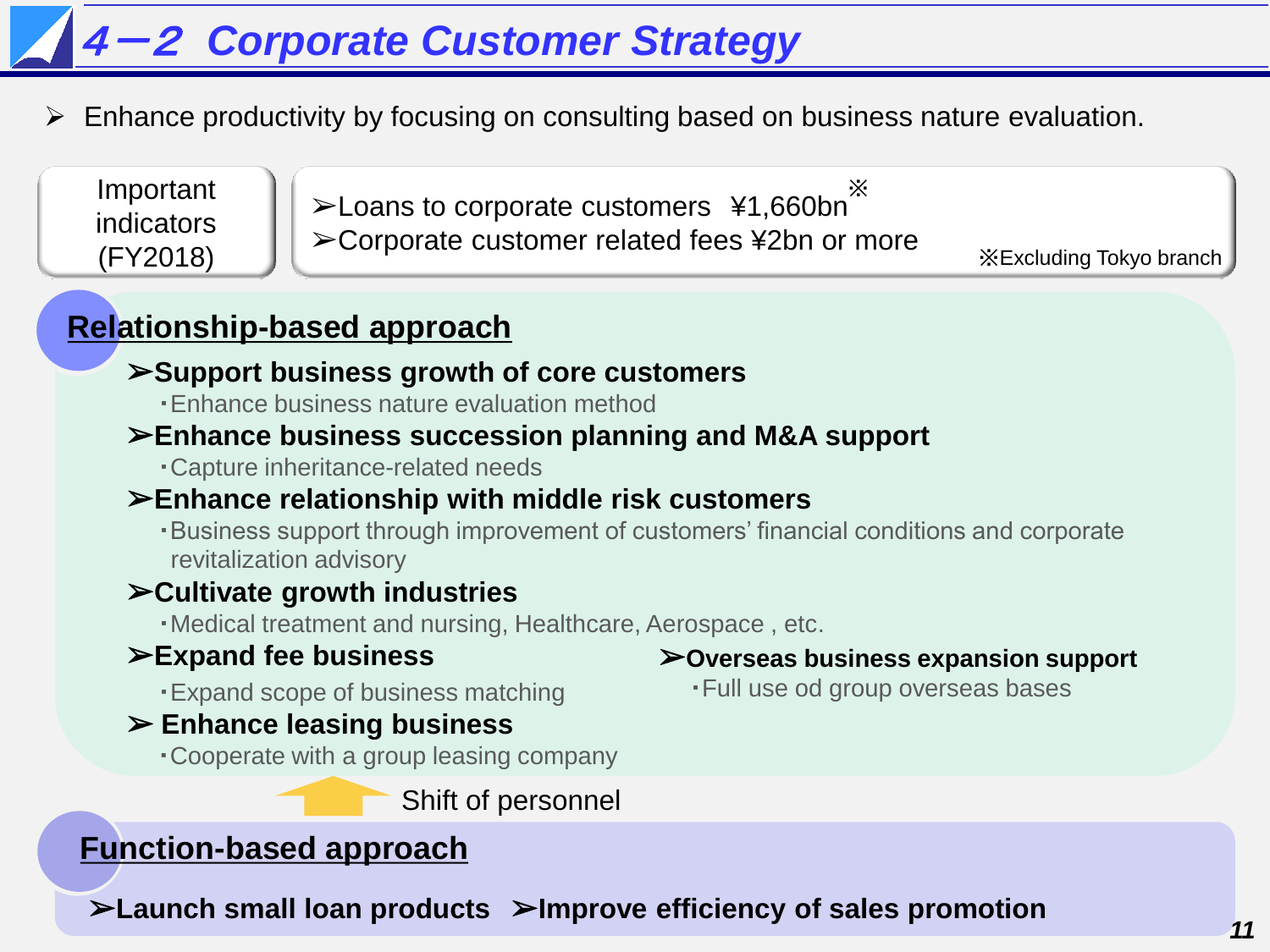# <sup>5</sup>*Regional Economic Revitalization Strategy*

cooperate

 In order to grow along with the region, revitalize regional economy through developing connector-hub enterprises and increasing number of establishment in the region.

Local governments' "Comprehensive strategy for overcoming population decline and revitalization local economies"

#### **Development of connector-hub enterprises through business nature evaluation**

- $\triangleright$  Support for startups and second startups
- ➢ Sales channel development (Wide-area business matching)
- ➢ Business succession planning/M&A support
- $\triangleright$  Corporate revitalization advisory
- $\triangleright$  Cultivation of growth industries (Medical treatment and nursing, Healthcare, Aerospace and so on)
- $\triangleright$  Globalizing support (Cooperation with JETRO)

#### **"Regional Revitalization" in corporation with local governments**

- $\triangleright$  Attraction and retention of enterprises
- $\triangleright$  Sixth industrialization support  $\triangleright$  Vitalization of tourist resorts
- $\triangleright$  Establishment of a regional revitalization fund

#### **Support for development of social infrastructure**

 $\triangleright$  PFI support for local businesses  $\triangleright$  Financing for redevelopment projects

Increase number of establishments and establishments corporate value employees Increase number of

and

Enhance customers'

Enhance customers corporate value Revitalize regional economies Revitalize regional economies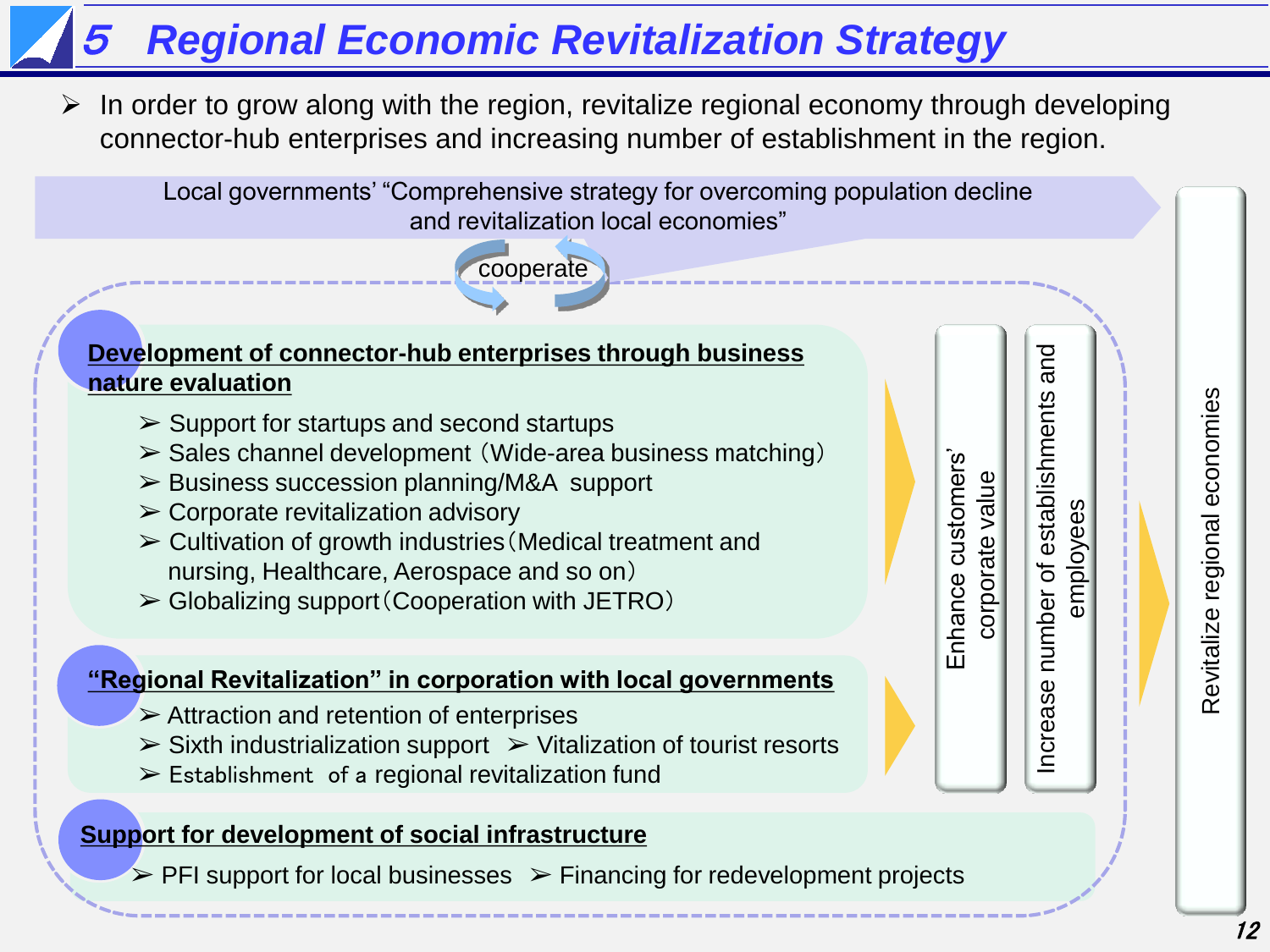# 6 *Securities Strategy*

 $\triangleright$  Achieve stable and sustainable profitability by expanding securities portfolio through taking appropriate levels of risk.

Important indicator (FY2018)

Gain on sales of securities and interests and dividends on securities after financing costs ¥18bn

## **Investment strategy**

### **Pursue diversified Investment**

Construct a portfolio that is less subject to market fluctuation through diversified investment

#### **Improve investment yield under the low interest rate environment**

Secure sources of stable earnings by purchasing foreign bonds, alternative investment trusts, and so on

### **Diversify risk-taking activities**

Enhance analytical ability through the business integration and invest in new categories

### **Funding strategy**

### **Stabilize foreign currency funding**

Diversify foreign currency funding through currency basis swaps ※

※A currency basis swap is an agreement between two institutions to exchange principal and/or interest payment denominated in two different currencies.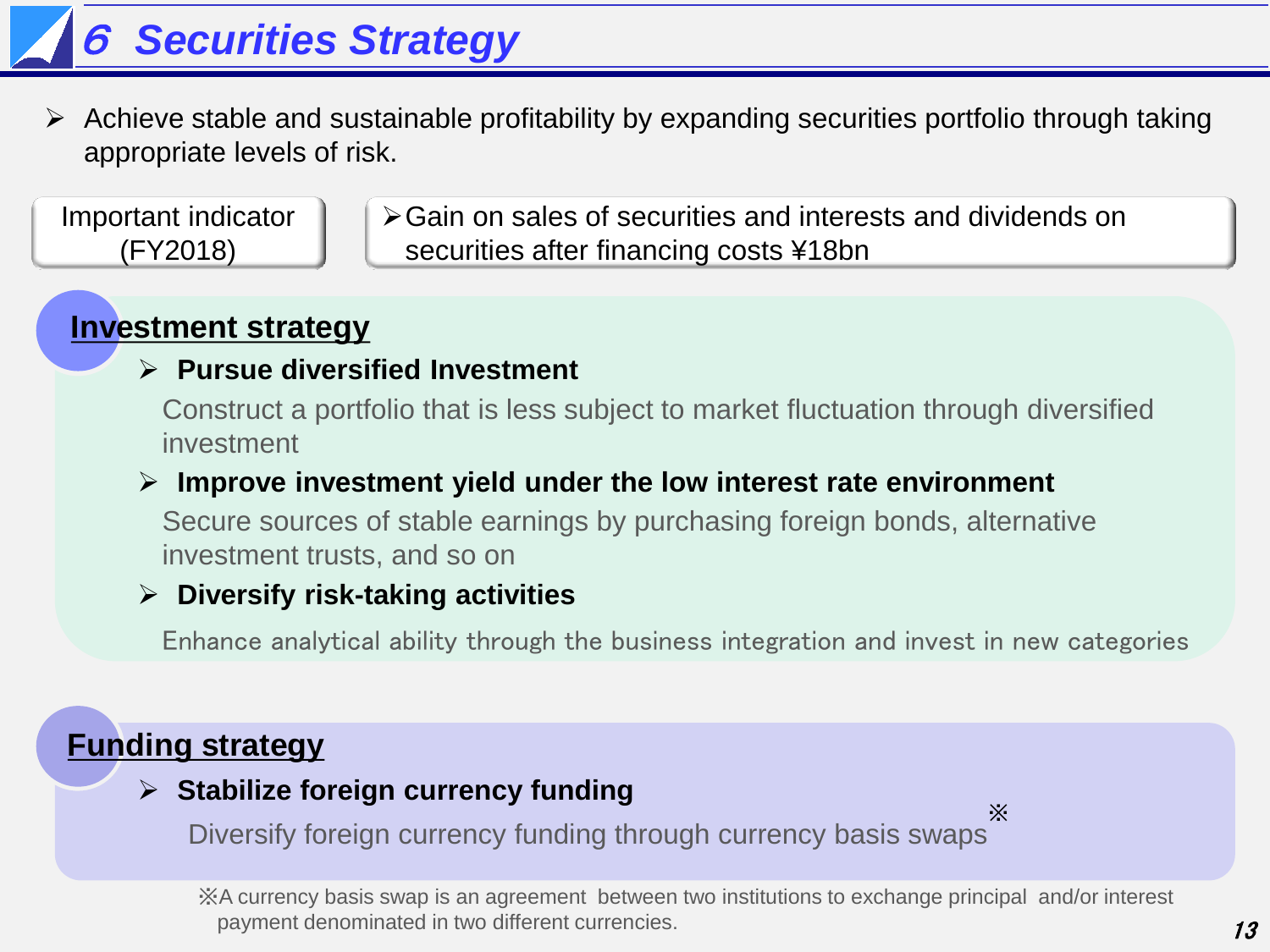# **7-1 Strategy to Enhance Management Functions**

Implement measures below to build a competitive advantage in the focused business areas.

#### **Develop human resources**

- $\triangleright$  Cultivate consulting staff
- $\triangleright$  Enhance young employees' fundamental skills
- $\triangleright$  Cultivate management staff
- $\triangleright$  Revitalize the organization

#### **Improve function of channels and outlets**

- $\triangleright$  Enhancement of customer contacts through Omni-channelization
	- ・Enhancement of non face-to-face sales
	- ・Internet branch
	- ・Open branches in growth areas

#### **Advance profit management**

- $\triangleright$  Enhance profitability management
	- ・Improve profitability of each transaction by utilizing target RAROA
	- ・Specify highly profitable segments

#### **Improve productivity**

- Enhance low-cost business processing through the business integration
- $\triangleright$  Improve productivity of sales promotion staff in order to focus on consulting

#### **Enhance marketing functions**

- $\triangleright$  Offer appropriate services in line with customers' life events
	- ・Enhance hypothesis-testing sales promotion approach
	- ・Utilize of event-based-marketing

#### **Sophisticate credit management**

- $\triangleright$  Restrain number of defaults
	- ・Sophisticate early warning system for defaults
	- ・Enhance credit exposure management by industries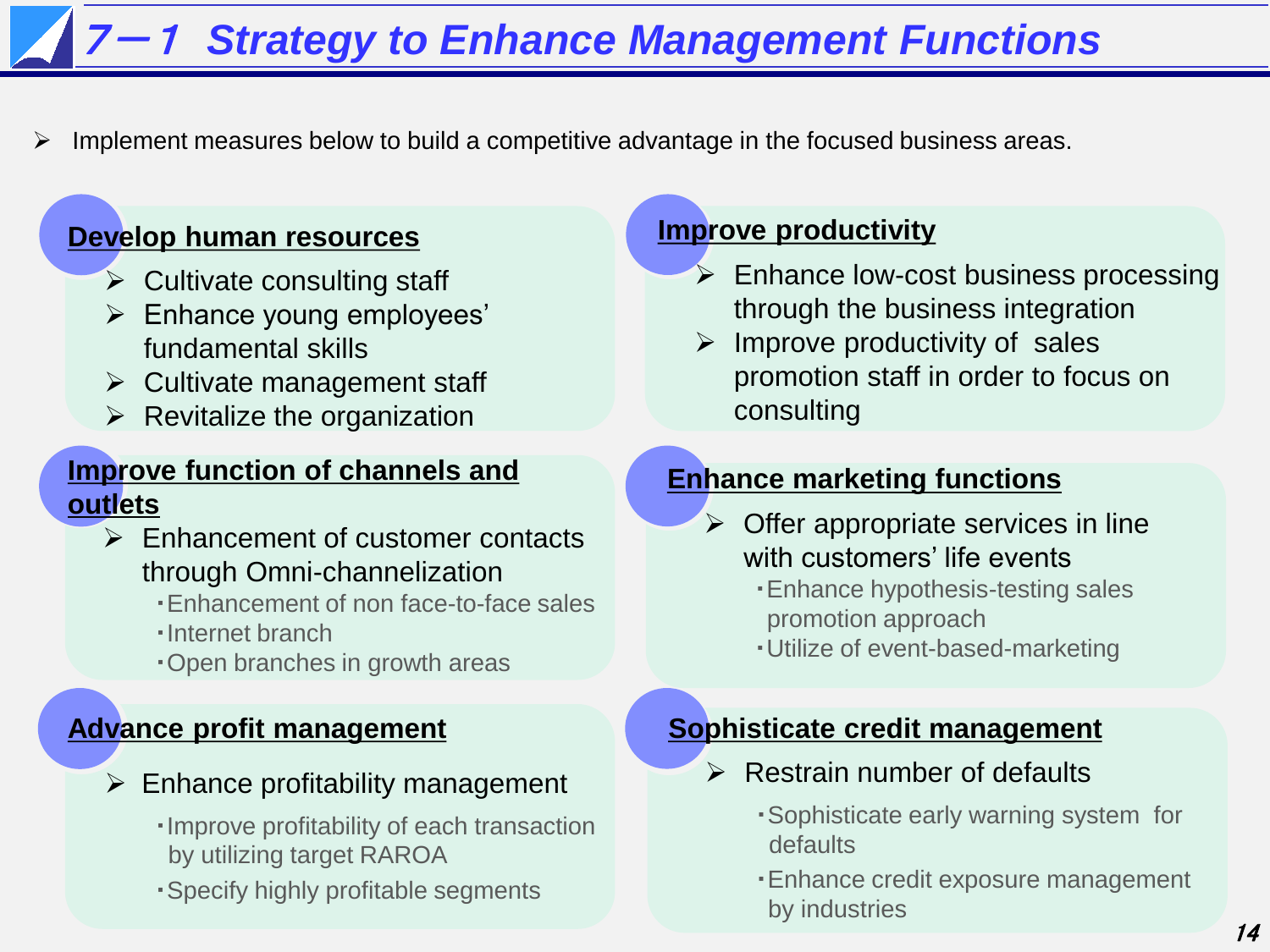# 7-2 *Human Resource Development*

 $\triangleright$  Cultivate human resources and revitalize the organization, in order to maximize the effect of the strategies.

## **Cultivate consulting-related staff**

#### ł **Cultivate financial planning staff**

- Establish financial planning trainer positions
- Company-wide sharing of know-how obtained by the private banking team
- **Develop problem solving skills**
- Develop consulting skills through OJD
- Upgrade the expertise
- Develop skills for business succession planning and M&A support

#### **Enhance young employees' fundamental skills**

- **Cultivate next generation consulting staff**
	- Expand training programs for employees hired last year

**Support for obtaining qualifications**(**CFP , etc.**)

### **Cultivate management-minded staff**

- **Enhance management skills for strategic planning and implementation of the strategies**
	- Improve judgment in decision making through "Next generation leaders program"
	- Develop management skills through training programs

### **Revitalize organization**

- Clarify personnel requirements and career path
- Develop work systems to support diversified life style
- Actively promote women to managerial positions